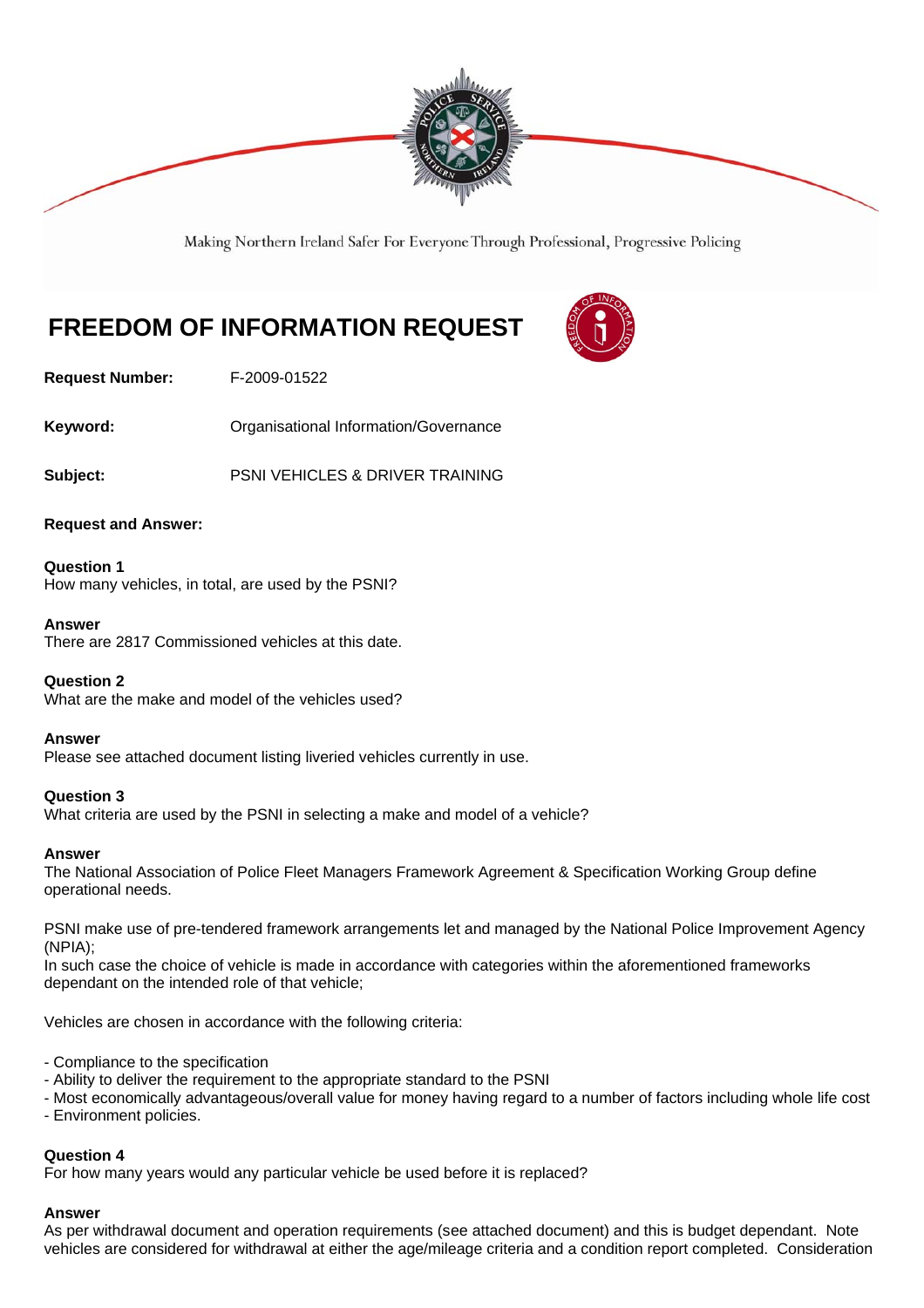of factors such as any necessary repairs/cost to repair or replace a vehicle and operational need are taken into account before a decision is taken to withdraw a vehicle.

#### **Question 5**

What plans, if any, are in place to replace existing models that are deemed unsuitable or that are not in production any longer?

#### **Answer**

Please see response to questions 3 and 4 above and refer to attached withdrawal policy. Note within the Police Service of Northern Ireland, there is ongoing downsizing of vehicle model types and reduction of the overall number of fleet vehicles.

#### **Question 6**

What training, if any, is given to officers on how to handle vehicles at high speed?

#### **Answer**

All police drivers are trained to National Police ACPO standards. Driving in excess of the speed limits is covered on both Standard and Advanced courses. The ACPO driving manual determines the methodology of this training, which is achieved through theoretical but mostly practical instruction on the public roads. Driving in excess of speed limits is only permitted by officers when the police vehicle is being used for police purpose and if compliance with the speed limit would be likely to hinder the use of the vehicle for that purpose.

If you have any queries regarding your request or the decision please do not hesitate to contact me on 028 9070 0164. When contacting the Freedom of Information Team, please quote the reference number listed at the beginning of this email.

If you are dissatisfied in any way with the handling of your request, you have the right to request a review. You should do this as soon as possible, or in any case within two months of the date of issue of this letter. In the event that you require a review to be undertaken, you can do so by writing to the Head of Freedom of Information, PSNI Headquarters, 65 Knock Road, Belfast, BT5 6LE or by emailing foi@psni.pnn.police.uk

If following an internal review, carried out by an independent decision maker, you were to remain dissatisfied in any way with the handling of the request you may make a complaint, under Section 50 of the Freedom of Information Act, to the Information Commissioner's Office and ask that they investigate whether the PSNI has complied with the terms of the Freedom of Information Act. You can write to the Information Commissioner at Information Commissioner's Office, Wycliffe House, Water Lane, Wilmslow, Cheshire, SK9 5AF. In most circumstances the Information Commissioner will not investigate a complaint unless an internal review procedure has been carried out, however the Commissioner has the option to investigate the matter at his discretion.

Please be advised that PSNI replies under Freedom of Information may be released into the public domain via our website @ www.psni.police.uk

Personal details in respect of your request have, where applicable, been removed to protect confidentiality.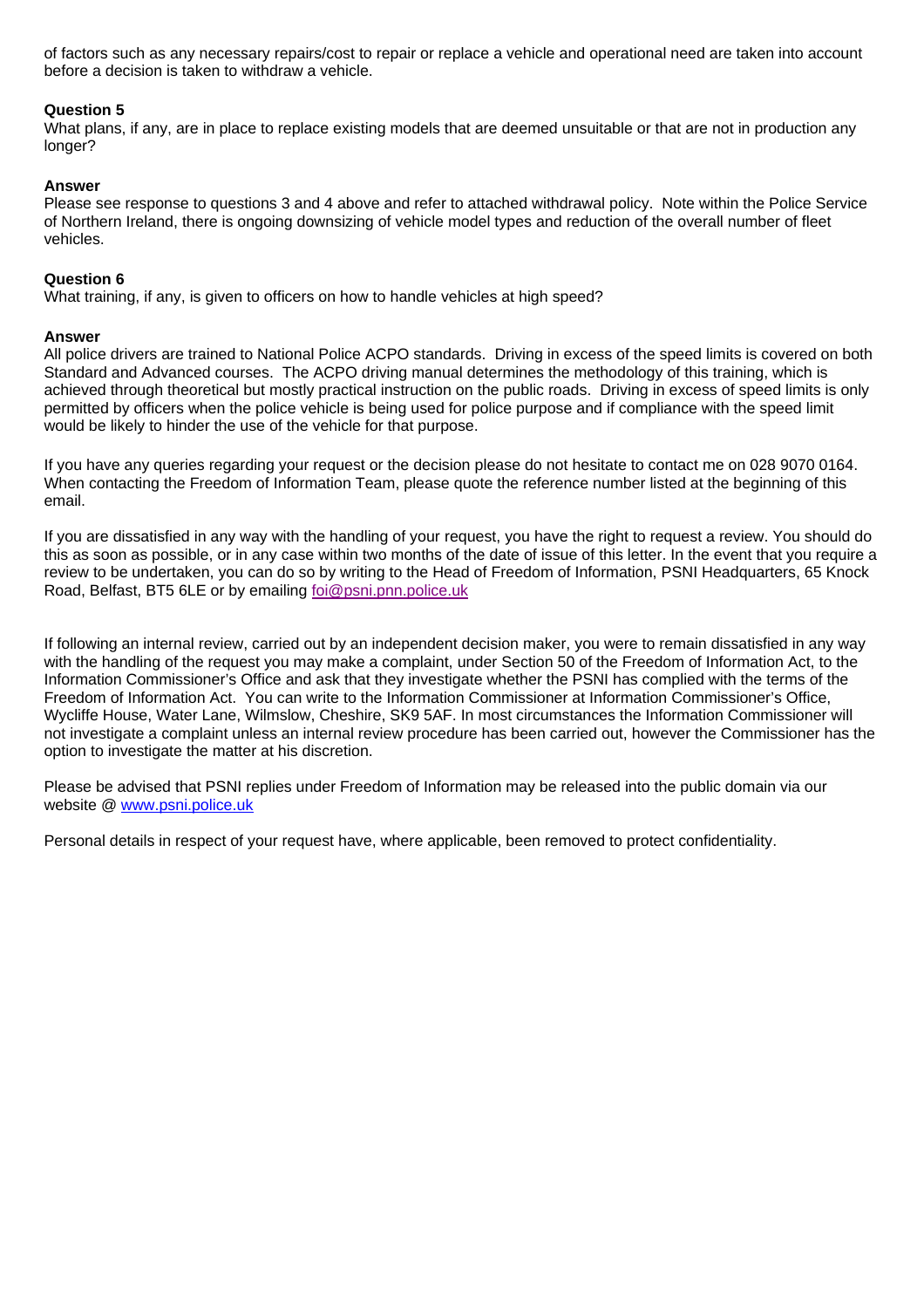## **Police Service of Northern Ireland**

### **Transport Services - Fleet Withdrawal Policy**

### From April 2008 to April 2010

| <b>VEHICLE CATEGORY</b>            | <b>MILEAGE</b> | <b>TIME</b> |
|------------------------------------|----------------|-------------|
| 1. Protected Land Rovers           | 150K           | 8 yrs       |
| 2a. Protected Cars Medium          | 150K           | 5 yrs       |
| 2b. Protected Cars Large           | <b>150k</b>    | 5 yrs       |
| 2c. Protected 4X4s                 | 150K           | 5 yrs       |
| 3a. Small Saloon Cars/Vans         | 150K           | 5 yrs       |
| 3b. Medium Cars                    | 150K           | 5 yrs       |
| 3c. Large Cars                     | <b>150K</b>    | 5 yrs       |
| 4. Non-protected & 4x4s            | 150K           | 5 yrs       |
| 5. Transit/LDV-Vans/Mini buses     | 150K           | 5 yrs       |
| 6. Motorcycles                     | 070k           | 5 yrs       |
| 7. Specialist /LGVs/ Miscellaneous | <b>N/A</b>     | 8 yrs       |

All vehicles will have a condition report; as per the above indicators.

The final decision on vehicle withdrawal will be made after a vehicle condition report is completed